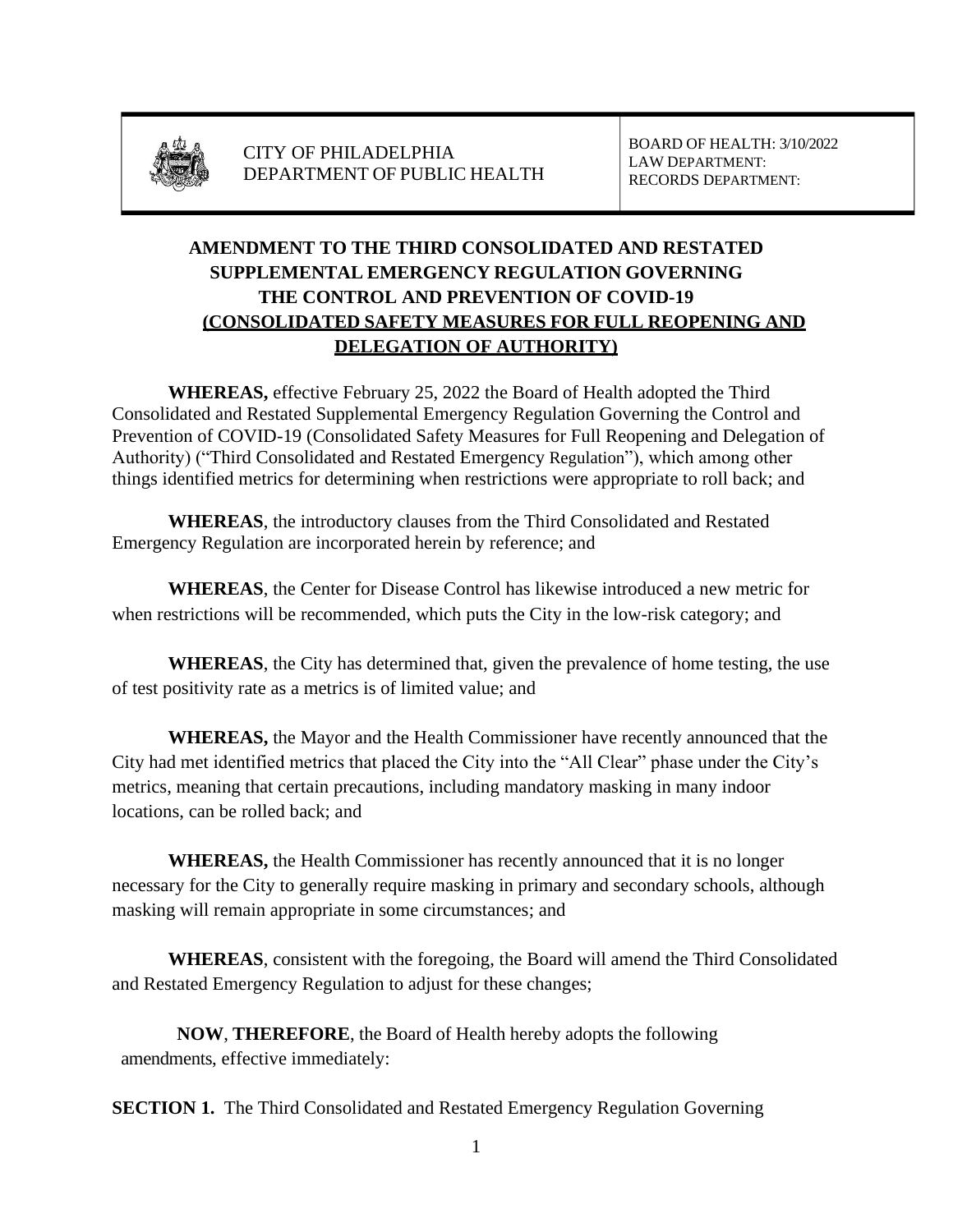the Control and Prevention of COVID-19 (Consolidated Safety Measures for Full Reopening and Delegation of Authority) ("Third Consolidated and Restated Emergency Regulation") is hereby amended as follows (deletions in strike through; additions in **bold**):

\* \* \*

B. The Consolidated and Restated Safety Measures for a Continued Full Reopening to Prevent the Spread of 2019 Novel Coronavirus (COVID-19) (the "Consolidated Safety Measures"), attached hereto as Attachment A, shall govern the conduct of all businesses and activities operating in the City while this Third Consolidated and Restated Emergency Regulation is in effect, with the following exception:

1. Section  $1(A)(3)(d)$  of the Consolidated Safety Measures (concerning required face coverings in indoor settings other than schools, healthcare institutions, and congregate settings) shall cease **ceased** to be **currently** effective upon the Commissioner's determination and certification to the Board and the Mayor **on March 3, 2022** that Philadelphia has entered the "All Clear" COVID-19 response level **as provided in the Third Consolidated and Restated Regulation** because three (3) or more of the following **three** (3) metrics have been reached, provided that the requirements of Section 1 may be reinstated, with any additional requirements that the Commissioner determines are necessary or appropriate, pursuant to the Commissioner's authority under Paragraph D, below: **had been met:** 

- i. The average daily case count of reported COVID-19 cases for the prior seven (7) days is **was** under 100.
- ii. Hospitalizations related to COVID-19 cases are under 50.
- ii. **ii.** The positivity rate for COVID-19 tests is **was** under 2%.
- iv. **iii.** The average daily case count for reported COVID-19 cases has **had** not risen by more than 50% within the prior 10 days.

**2. The requirements of Section 1(A)(3)(d) of the Consolidated Safety Measures (concerning required face coverings in indoor settings other than schools, healthcare institutions, and congregate settings) may be reinstated, with any additional requirements that the Commissioner determines are necessary or appropriate, pursuant to the Commissioner's authority under Paragraph D, below.**

**SECTION 2:** The Consolidated and Restated Safety Measures for a Continued Full Reopening to Prevent the Spread of 2019 Novel Coronavirus (COVID-19) (the "Consolidated Safety Measures"), Attachment A to the Third Consolidated and Restated Emergency Regulation, is hereby amended as follows (deletions in strike through;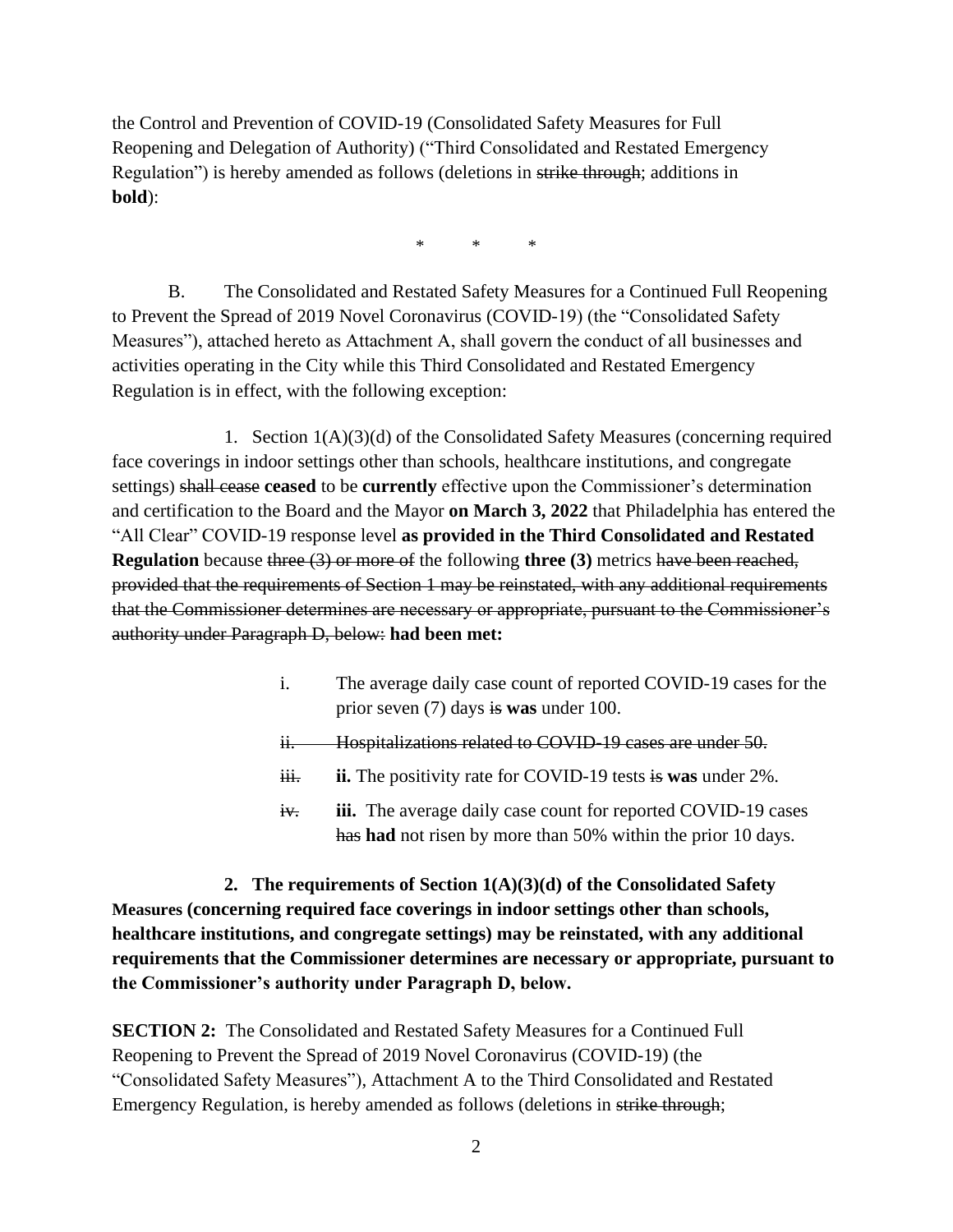additions in **bold**):

## **CITY OF PHILADELPHIA BOARD OF HEALTH**

### **Consolidated and Restated Safety Measures for a Continued Full Reopening to Prevent the Spread of 2019 Novel Coronavirus (COVID-19)**

#### **Section 1. Generally Applicable Requirements for Face Coverings.**

All businesses that are operating within the City of Philadelphia must comply with the following requirements, as clarified by any guidance issued by the Department, provided that nothing is intended to prohibit any establishment from implementing face covering requirements for such establishment if they choose to do so, nor do these Consolidated and Restated Safety Measures for a Continued Full Reopening to Prevent the Spread of 2019 Novel Coronavirus (COVID-19) (the "Consolidated Safety Measures") relax any face covering requirements mandated by the Commonwealth of Pennsylvania.

### **A. Face Coverings Required.**

1. All individuals must wear face coverings on all forms of public transportation consistent with applicable Orders of the Centers for Disease Control and Prevention ("CDC").

2. All individuals, including customers, and employees or other workers, must be permitted to wear face coverings if they choose to do so.

3. Except as provided in subsection B, "Exceptions," all individuals must wear face masks or other face coverings recommended by the CDC **recommended by the Department of Health** as follows, regardless of vaccination status, unless otherwise expressly provided. Individuals are required to wear face coverings properly, which means in a manner that fully covers the mouth and nose, consistent with applicable guidance, at all times when they are at the following locations:

\* \* \*

c. Indoors, while at all schools (kindergarten through twelfth grade), camps, early childhood education, and other childcare settings operating in the City. **City, except as provided below:**

**i. Effective March 9, 2022, this subsection (A)(3)(c) shall not apply except as provided below in subsections (A)(3)(c)(ii) and (iii).**